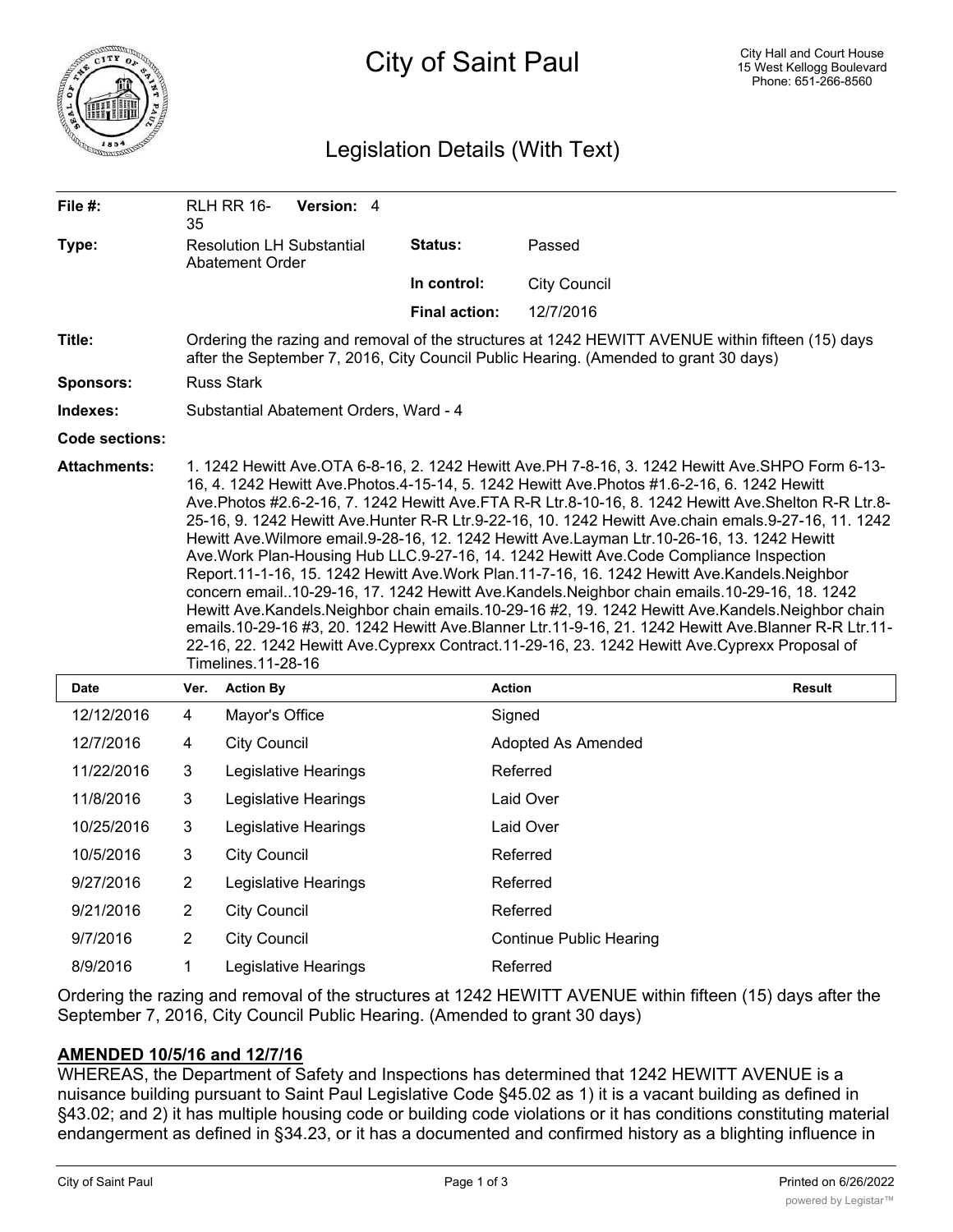## **File #:** RLH RR 16-35, **Version:** 4

the community; and

WHEREAS, this property is legally described as follows, to wit: Hersey Woolsey Addition Ex S 8 Ft For Alley Lot 6 Blk 6; and

WHEREAS, based upon the records in the Ramsey County Recorder's Office and information on file or obtained by the Department of Safety and Inspections, the following are the owners, interested or responsible parties for the subject property as of July 8, 2016: Verlee J Klimek, 7076 38th St N, Oakdale MN 55128-3320; US Bank NA, EP-MN-L22F, 200 S Sixth Street, Minneapolis MN 55402; Stein & Moore PA, 332 Minnesota Street #W-1650, Saint Paul MN 55101; Hamline Midway Coalition; and

WHEREAS, each of these parties was served a written order dated June 8, 2016 advising them of the basis for the determination that the subject property was a nuisance, and that the nuisance building was to be repaired or razed and removed by July 8, 2016; and

WHEREAS, this order informed the interested or responsible parties that they must repair or raze and remove the structures(s) located on the Subject Property by July 8, 2016; and

WHEREAS, a placard indicating the City's order that this nuisance building be abated was posted on the building on June 9, 2016 in accordance with Saint Paul Legislative Code §45.11(2)c; and

WHEREAS, the nuisance condition was not corrected by July 8, 2016, and therefore an abatement hearing was scheduled before the City Council on September 7, 2016 and the owner or his duly authorized representative and any interested parties or their duly authorized representatives were properly notified of the time, date and place of the hearing; and

WHEREAS, the legislative hearing officer provided the owner and other interested parties an opportunity to discuss the matter at a legislative hearings on August 9, 2016 and September 27, 2016, October 25 and November 22, 2016; and

WHEREAS, a public hearings were was held on September 7, 2016 and October 5, 2016 and December 7, 2016, and the Council reviewed the record, which included the exhibits from the Department of Safety and Inspections, the minutes and recommendation of the legislative hearing officer and any testimony at the hearing; Now, Therefore Be It

RESOLVED, that the Saint Paul City Council hereby finds:

- 1. That the structure(s) at 1242 HEWITT AVENUE is a nuisance building pursuant to Saint Paul Legislative Code §45.02, as 1) it is a vacant building as defined in §43.02; and 2) it has multiple housing code or building code violations or it has conditions constituting material endangerment as defined in §34.23, or it has a documented and confirmed history as a blighting influence in the community; and 3) these nuisance conditions have not been corrected after notice of the same to the owner.
- 2. That the Department of Safety and Inspections has complied with all of the procedural requirements of the Saint Paul Legislative Code Chapter 45.
- 3. That the owners, interested parties or responsible parties have not presented a plan acceptable to the legislative hearing officer and Department of Safety and Inspections staff to repair the structure (s) and correct all of the deficiencies listed in the Order to Abate Nuisance Building and the Code Compliance report and to make the structure(s) safe and code compliant within 15 days. And, Be It Further

RESOLVED, that the Council orders that the owners, interested parties or responsible parties shall raze and remove the structure(s) within 45 30 days. And, Be it Further